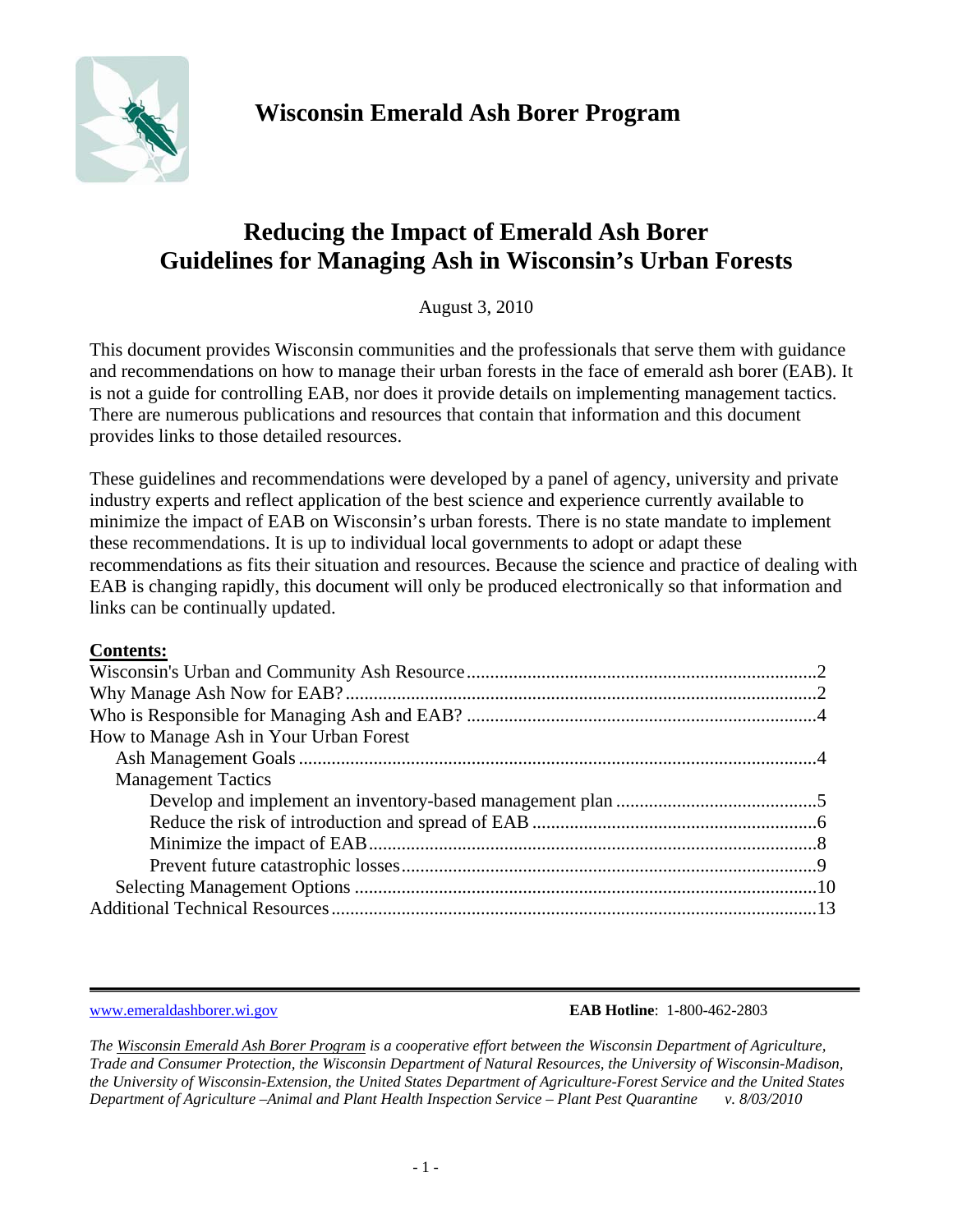## **Wisconsin's Urban and Community Ash Resource**

There are over 5.2 million ash trees in Wisconsin's communities – on streets and rights-of-way and in parks, private landscapes, natural areas and woodlots. About 20% of all trees in Wisconsin communities are ash. They have an estimated value of over \$1.5 billion and also provide millions of dollars of environmental, social and economic benefits annually. On average, ash also make up about 20% of all street trees, but for some communities, over 50% of their street trees are ash!

*More detail on the composition and value of Wisconsin's urban forests is available at: http://www.dnr.state.wi.us/forestry/UF/assessment.htm*

## **Why Manage Ash Now for EAB?**

## *EAB is very difficult to detect and could be anywhere in the state - Right Now!*

To date, infestations found in Wisconsin were detected 4-5 years after the infestation actually began, some after the trees started to die, but others where the trees showed few or no symptoms. EAB has been found in or adjacent to all four corners of the state. There is no reason to believe that any part of the state is safe from EAB. Because EAB is moved long distances by individual human activities, certain sites are at higher risk for introduction of EAB. These include:

- Campgrounds, recreational areas, and cottage communities from infested firewood
- Public, commercial and residential areas landscaped since 1995 from out-of-state infested nursery stock
- Sawmills, pallet operations, other wood utilization firms from infested sawlogs from undetected infested areas.
- Major transportation corridors and industrial areas from infested firewood and packing materials

However, every community has some of these types of sites or has residents that burn firewood that could have inadvertently been brought in from known or unknown infested areas, so all Wisconsin communities are at risk.

*More information on current survey efforts and where EAB has been detected is available at: http://www.emeraldashborer.wi.gov/article.jsp?topicid=14*

## *The impact of EAB on Wisconsin's Urban Forests will be devastating.*

Our native ash species have no known resistance to attack by EAB. Unless treated with insecticides, once ash trees are infested, EAB will likely kill them in 2 to 4 years. Though we can't predict what will happen in Wisconsin, experience in other states has shown that once EAB is detected in an area, more detections follow quickly and loss of ash trees increases rapidly over a few short years. If we can slow the spread of EAB and ash mortality through management, we can buy time for research to potentially catch up and provide us even more options for managing this destructive pest. If we do nothing, rapid loss of our urban ash trees will likely:

- cost communities and their residents \$2-4 billion to remove and replace their trees. This will overwhelm local government and private property owner budgets, and overwhelm public and commercial capacity to remove the trees, handle the wood, and produce and plant new trees.
- increase fraud, substandard work, non-ash tree removal, damage and injuries from fly-by-night operators drawn to the disaster
- increase storm water runoff due to lost tree canopy
- increase energy use and cost for cooling and heating due to loss of shade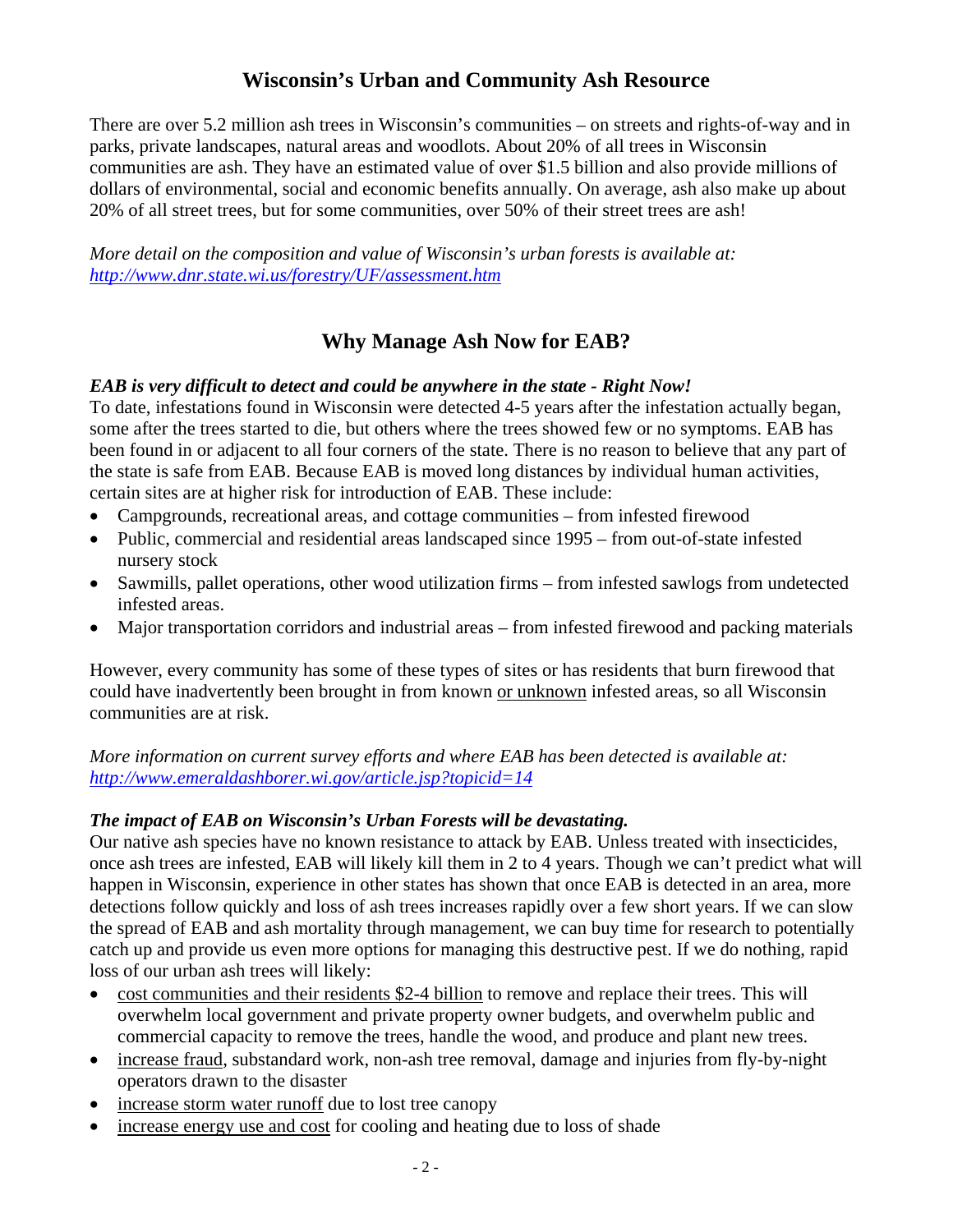- increase water use for irrigating sun-parched landscapes due to loss of shade
- increase electric outages from dead ash trees falling on power lines
- reduce air quality from loss of trees' pollution filtering and air cooling capacity
- set up a repeat of this disaster if lost trees are replaced by too few species all the same age

## *Doing nothing is a risky option!*

Many communities will wish to do nothing to manage their trees for a variety of legitimate reasons: no budget, no staff, higher priorities, etc. This strategy will work only until EAB is found in your community – and it will be found – and then you'll be faced with an even bigger problem!

When EAB is first detected in an unprepared community, a few dead trees will rapidly spread into many dead trees. If infested trees are allowed to stand, the insects will breed and spread far and wide, both naturally and from unknowing movement by residents moving firewood. Dead ash trees, especially large ones, quickly become public safety hazards that have to be removed immediately to protect lives and property. Staff, equipment, and funding for contracts will have to be found from somewhere on short notice. In addition, **it will cost 2 to 3 times more to take down dead ash trees** than live or dying trees because dead trees are more hazardous to work in and have a tendency to shatter into many pieces when they fall, creating greater clean up costs.

Then there's the question of what to do with all that wood on short notice. There are fewer utilization options for wood from dead trees which can eliminate potential income to offset costs. Even chipping is more expensive because dead trees are harder on equipment. And where will you store the wood and debris?

And finally, how will you pay for replacing the trees and where will the trees come from? Experience in other states has shown that communities that don't prepare don't have funding to replace the lost trees, which just compounds the loss of the ash trees.

## *EAB offers opportunities to improve the urban forest resource and expand business.*

Despite all the negatives of EAB, managing for EAB can improve your community forest and its overall management program. For example:

- Ash and maple are over-represented in our urban forests. EAB has highlighted the devastating result of this lack of diversity. A long-term management plan for the current and soon-to-be vacant planting spaces can help create a more diverse, adaptable and resilient forest in the future.
- EAB has improved public awareness of the value of urban forests. An inventory can quantify this value for community leaders and residents.
- EAB threatens so many aspects of the community that people don't realize are impacted by the urban forest. Partnering with these interests – community engineers, planners, waste managers, businesses, utilities, environmental groups, neighborhood associations – can result in stronger long-term support for tree management.

Beginning to manage for EAB now can also stimulate local business. For example:

- Urban forestry, tree service and landscape professionals can provide tree inventories, GIS layers, urban forest management plans, staff training, tree health care, planting, maintenance and removal services.
- Communities can work with nurseries to develop innovative ways to provide a broad diversity of tree species.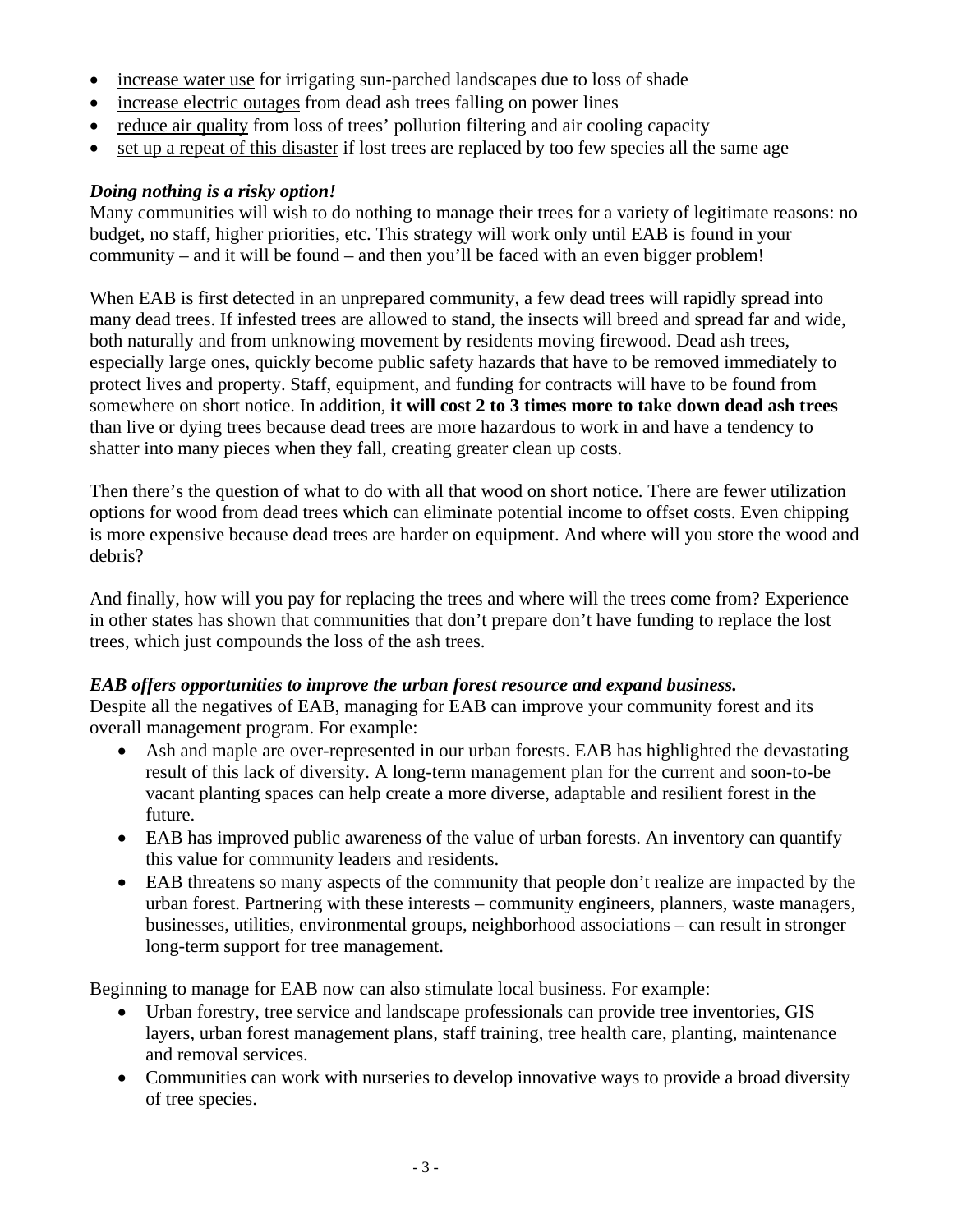• EAB will generate a flood of wood to cope with. Large and small entrepreneurs can come up with creative solutions to produce products for a profit or at least offset some of the disposal costs not only for ash, but all urban wood.

On the other hand, waiting until EAB causes an emergency demand for services will overwhelm existing business and attract out of town disaster chasers.

## **Who is Responsible for Managing Ash and EAB?**

The short answer is: Everyone! EAB has spread beyond the point where the federal or state governments alone can control it. While the federal and state governments have a role in public outreach, coordinating detection, regulating the movement of infested material, recommending control strategies, providing financial incentives and technical assistance and supporting research, ultimately it is up to the local governments, businesses and private property owners to regulate and manage ash and EAB in their own jurisdictions and control EAB in their own trees.

*More information on responsibilities can be found in the 2008 Wisconsin EAB Response Plan at: http://www.emeraldashborer.wi.gov/article.jsp?topicid=16*

## **How to Manage Ash in Your Urban Forest**

## **Ash Management Goals**

With EAB in or adjacent to all four corners of Wisconsin, it is recommended that all communities adopt the following four broad goals.

**1. Develop and implement an inventory-based management plan** 

Inventories will provide you with information on what trees including ash you have so you can determine what goals you are trying to reach and what resources you need to manage your urban forest efficiently and effectively.

**2. Reduce the risk of introduction and spread of EAB** 

This will give you more time to prepare for EAB and respond once you detect it. It will also give researchers more time to develop better management tools.

## **3. Minimize the impact of EAB**

If left unchecked, EAB can have a rapid and devastating affect, not only on your urban forest, but also on your community, overwhelming its resources, and causing long-term impact to its environment, quality of life and economy. Proper management now can both reduce those impacts and spread them out over a longer period of time.

## **4. Prevent future catastrophic losses**

While EAB is a devastating threat, it also presents an incredible opportunity to demonstrate the value of your urban forest so you can develop support for management and create a more resilient and sustainable urban forest for your community.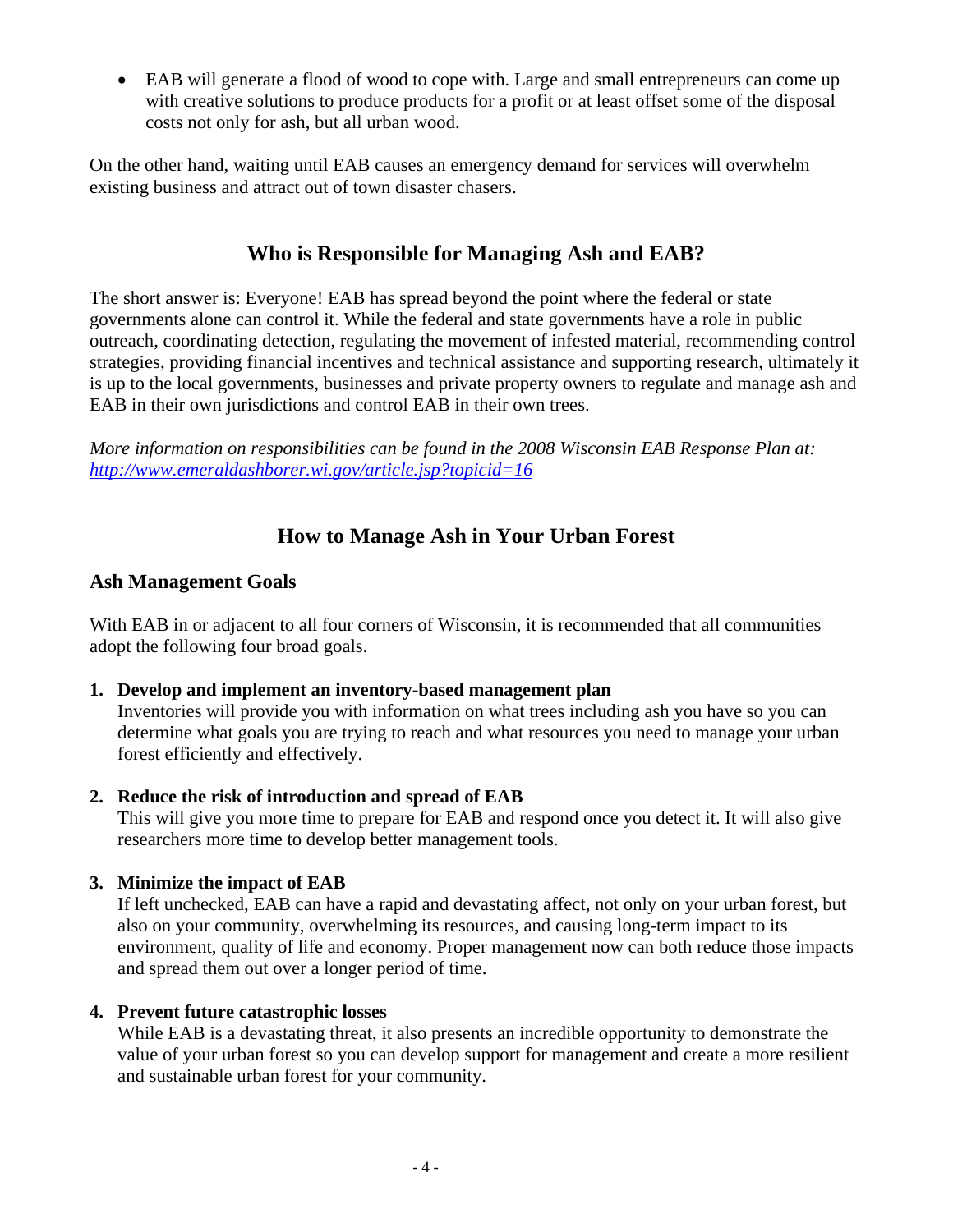## **Tactics to Accomplish Management Goals**

The following tactics can be used to accomplish these four management goals:

### **1. Develop and implement an inventory-based management plan**

#### **a. Inventory the urban forest resource to determine the potential impact of EAB**

An inventory should identify tree species, and count or estimate their numbers, size, location and condition. The inventory can be simple or detailed, but without one, it is impossible to assess your community's risk for EAB, the impact it will have on your community and budget, or even the ash management tactics you should consider using.

A street and park tree inventory will tell you what ash you'll have to deal with directly. However, most of the ash in a typical community will be on private property. When EAB starts killing private trees it will affect the community's waste stream and standing dead trees will create a public nuisance. A community-wide inventory will provide you with information on what to expect from private property. An analysis of the inventory data with software programs such as i-Tree Streets or i-Tree Eco (http://www.itreetools.org/)will also give you the value of the trees and services they provide to help you justify your management choices to decision-makers.

*More information on inventories can be found in Section 5c of the EAB Toolkit at: http://dnr.wi.gov/forestry/uf/eab/filesTOC.asp*

#### **b. Determine costs and resources**

The treatment, removal, disposal/utilization and replanting of community ash trees will cost money and you need to identify sources of funding and resources. This cost information will show you the direct impact EAB will have on your budget and staff. It will help you make choices on whether to treat or remove trees, whether to spread the costs over time or deal with them all at once and what kind of training, equipment, supplies and contracts you'll need. Regardless of your choices, EAB will require more funding, whether it's redirected from other accounts or from new sources.

*Information on estimating costs can be found in Section 8.b of the EAB Toolkit and ideas on funding sources can be found in Section 10 of the EAB Toolkit at: http://dnr.wi.gov/forestry/uf/eab/filesTOC.asp*

## **c. Prepare and implement an EAB readiness and response plan**

Like inventories, community readiness and response plans can range from very simple to complex depending on your needs. Regardless, these plans will help you organize your community's strategies to deal with EAB.

*Section 2 of the EAB Toolkit will walk you through the process at: http://dnr.wi.gov/forestry/uf/eab/filesTOC.asp*

## **d. Train staff in needed skills**

Your staff will need training whether you're going to do the work yourself or not. If you are going to survey, treat, remove or replace your ash yourself, your staff will need to have those skills. If you're going to contract for those services, your staff will need to be well informed to produce contract specifications, manage the contracts and inspect the work. In any case, citizens will be calling you for information about their private trees or what you're doing about their public trees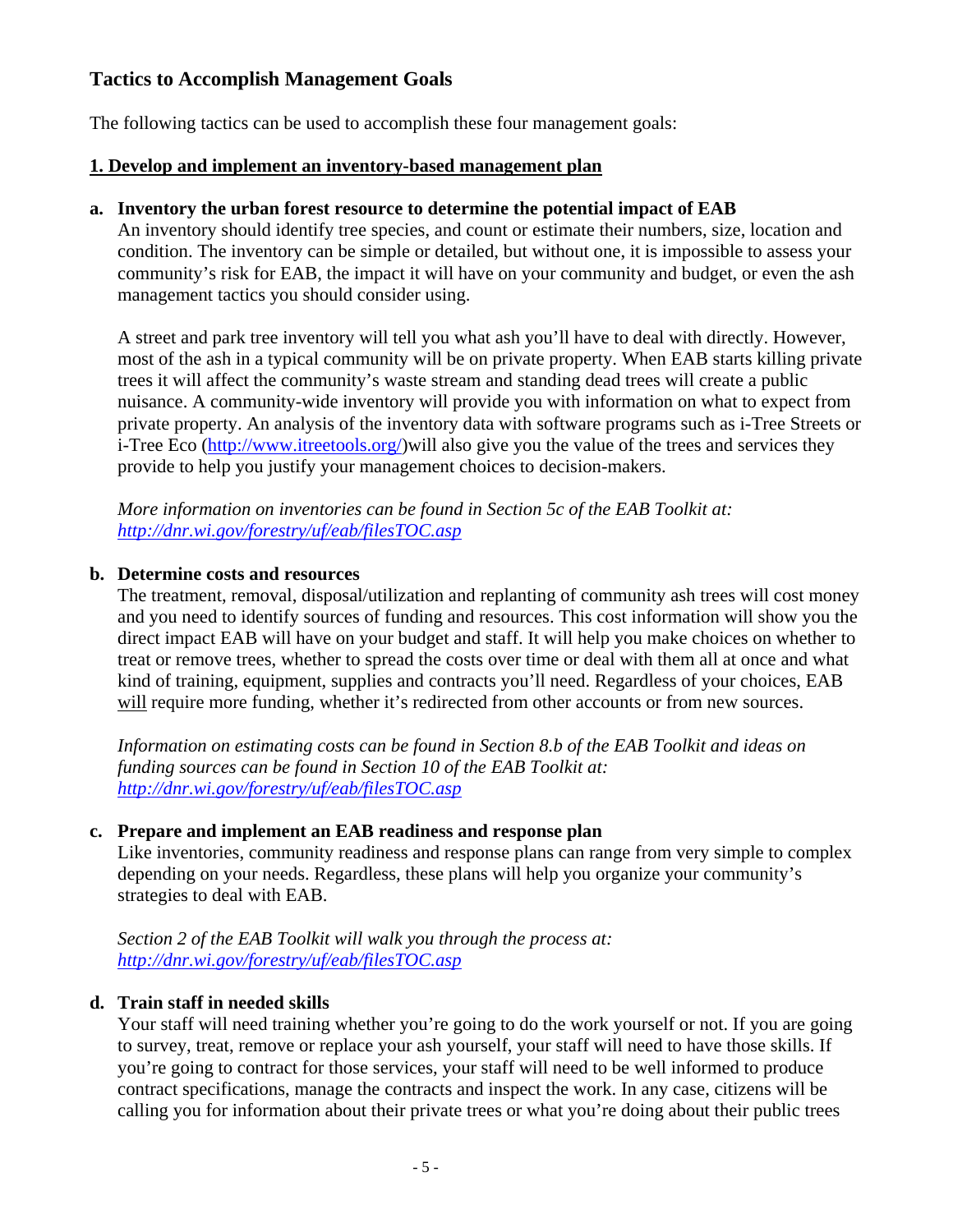and to answer them you'll need to be well informed on ash identification, EAB signs and symptoms and EAB management options.

*Training is available from UW Extension, DNR, UW and technical colleges, and though professional organizations and on-line resources. Contact your DNR urban forester for information at: http://dnr.wi.gov/forestry/uf/staff/*

#### **e. Prepare specifications, contracts and cooperative agreements for needed resources**

If you wait until the crisis hits, there likely will be few contractors available, no equipment for lease, few trees for replanting and no community willing to share their over-stretched resources and equipment. Enter into agreements and negotiate contracts as soon as possible before EAB hits, so you'll be first in line to receive the services and equipment you'll need when it does.

*Sections 2 and 8 of the EAB Toolkit will help you through the process at: http://dnr.wi.gov/forestry/uf/eab/filesTOC.asp*

## **2. Reduce the risk of introduction and spread of EAB**

#### **a. Educate and involve elected officials, business and private property owners**

Your community's residents and power-brokers can be part of the solution such as in early detection, creating cooperative agreements, or supporting budget requests, but they can also be part of the problem – bringing in or moving infested firewood, opposing best management tactics or cutting budgets. Engaging them now will assure you have enough support to succeed and that they have enough information to make informed consumer decisions on their own property.

*For more information on education and awareness see section 9 of the EAB Toolkit at: http://dnr.wi.gov/forestry/uf/eab/filesTOC.asp*

#### **b. Enact or strengthen ordinances**

You will need to have the legal authority to carry out the management strategies you select or deal with the threats you could face. At the very least, dead and dying ash trees will pose a public safety hazard, so you will need the authority to declare infested or dead trees a public nuisance and have that nuisance abated on private property. Other ordinances to consider to reduce introduction and spread include regulating firewood sale and movement, licensing tree service companies, and requiring private property tree removal permits. Ordinances addressing tree preservation and tree planting requirements in developments and reconstruction would help achieve the goals of minimizing EAB impact and preventing future losses. It is important to enact ordinances broad enough to encompass not only EAB, but potential future pests as well.

*Section 4 of the EAB Toolkit will help you through ordinance development at: http://dnr.wi.gov/forestry/uf/eab/filesTOC.asp*

## **c. Facilitate early detection of EAB**

Detecting EAB as soon as possible will give you the most options and time to deal with it and slow its spread. New infestations are most often found by informed residents, arborists, and others working in and around ash trees. Work with UW Extension, DNR and DATCP to find training and education so as many people as possible are helping you watch for EAB. However, since early detection methods are not very reliable and trees in new infestations typically don't show obvious symptoms for the first few years, you can't be certain where EAB is until it has already begun damaging a tree.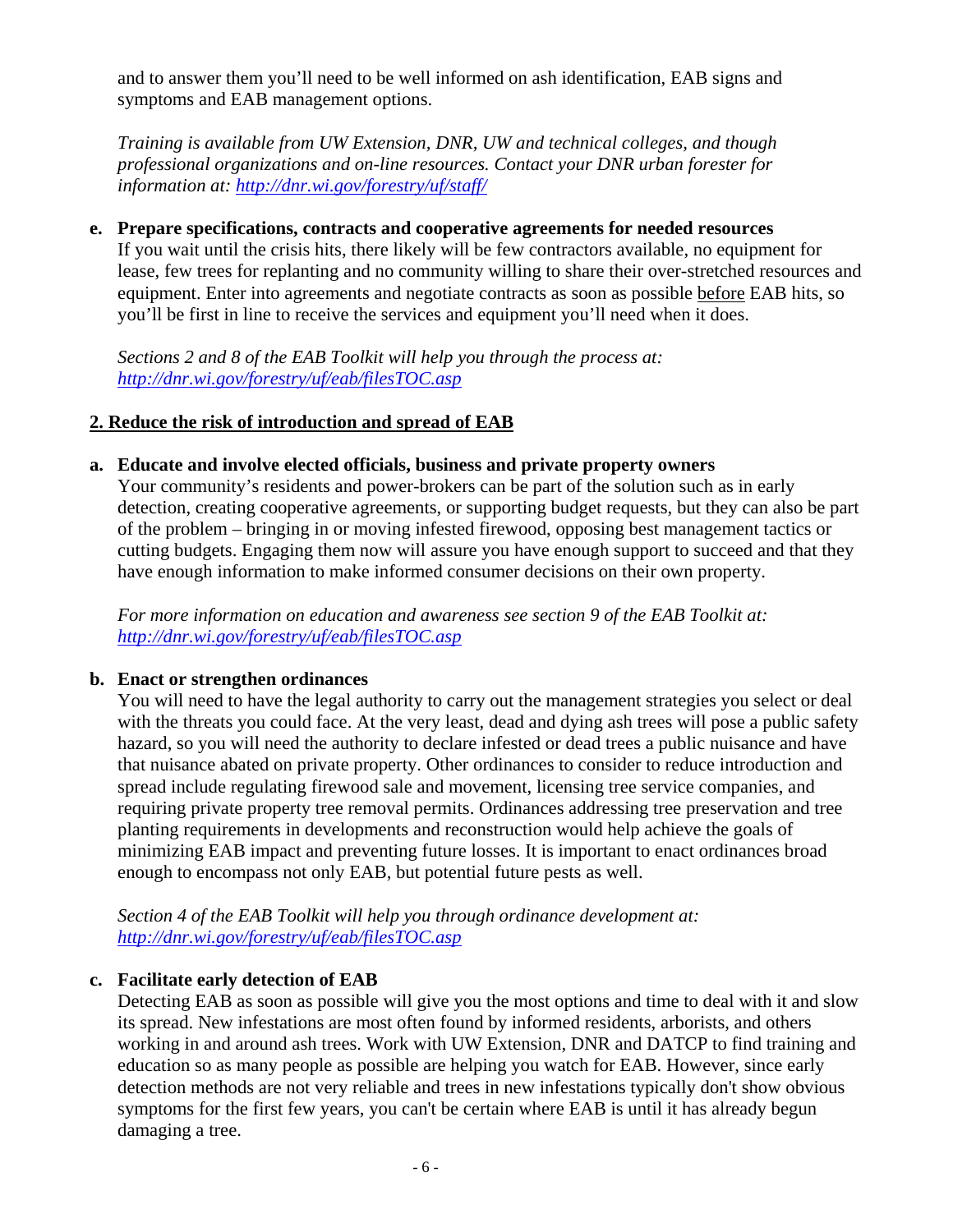*Information on detection is in Section 6 of the EAB Toolkit at: http://dnr.wi.gov/forestry/uf/eab/filesTOC.asp*

**d. Develop disposal and utilization sites, methods and markets before quarantines are imposed.**  Find sites within your county and methods to store, treat, dispose or utilize infested ash wood that minimizes transportation distance. Small communities and those without much ash may want to work with nearby communities, towns or their county for collective wood disposal. Waiting to establish these after an infestation is found will limit options, increase costs and delay destruction of the EAB infested wood, accelerating the insect's spread.

*For more information on disposal and utilization see section 8.c. of the EAB Toolkit at: http://dnr.wi.gov/forestry/uf/eab/filesTOC.asp*

## **e. Contact Dept of Agriculture, Trade & Consumer Protection (DATCP) regarding compliance agreements**

Once EAB arrives, your county will be quarantined. If you or your waste hauler will be moving infested branches and logs to a disposal or processing site outside of a quarantined area, you will need a compliance agreement with DATCP to reduce further spread of EAB in your community. Determining now what steps you will need to get an agreement in place will prevent any delays in responding to your first and future finds of EAB.

*For information on compliance agreements, contact: http://emeraldashborer.wi.gov/articleassets/EasyGuideEABRegulations.pdf*

#### **f. Avoid pruning or removing ash during the adult EAB flight period (May-July)**

Since EAB is very hard to detect early on, your ash trees may be infested before you're aware of it. If you prune or remove infested trees during adult emergence and move the material without chipping or treating it, you might inadvertently spread EAB around your community. If you have to prune or remove ash trees during this time, treat the wood as if it were infested to prevent possible spread of EAB.

*For information of how to treat infested wood, see: http://emeraldashborer.wi.gov/articleassets/Managing\_Infested\_Wood\_1-15-09.pdf*

## **g. Identify trees or areas to use for sinks or lethal trap trees once EAB is found**

When EAB is found in your community, one method being tested to minimize spread is to create groups of girdled trees known as sinks that will attract EAB to that area rather than dispersing farther away. The trees are removed that fall to destroy the EAB. Lethal trap trees work on the same principle, but are also treated with a systemic insecticide which kills the larvae once they hatch and start feeding. Trees identified for possible treatment should be easily accessible and treatable.

*For more information on sinks and trap trees see page 21 of Wisconsin's EAB Response Plan at: http://emeraldashborer.wi.gov/articleassets/2008WIEABResponsePlan.pdf*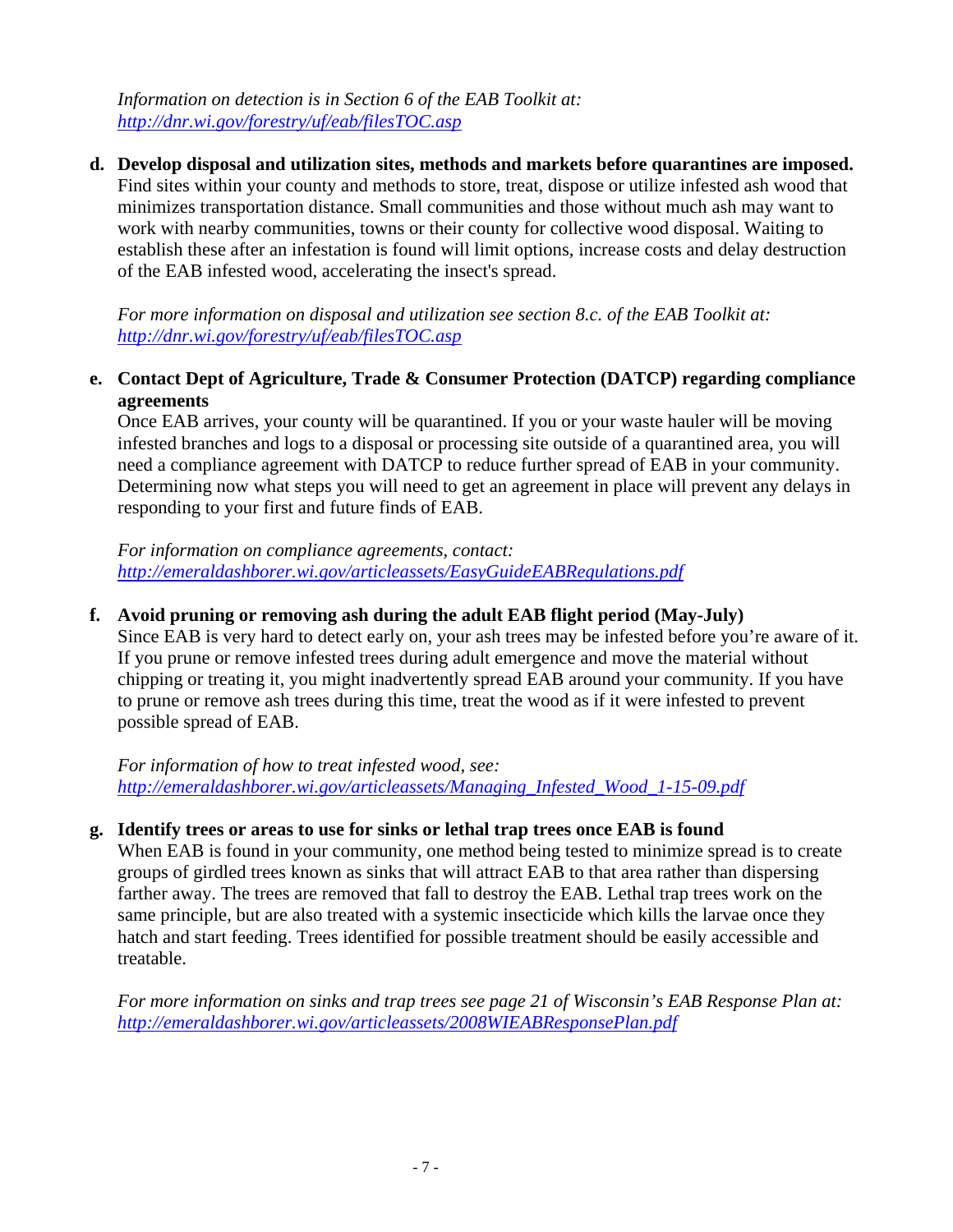#### **3. Minimize the impact of EAB**

#### **a. Preserve non-ash large canopy trees**

When EAB starts killing your ash trees, the remaining trees that are not ash will become even more important in providing environmental, social and economic services to your community. Large canopy trees provide the most services so it will be critical to protect them while the newly planted trees grow to fill the gaps. These trees can be preserved through routine maintenance, protection during street reconstruction, home remodeling, or business redevelopment, and preservation during new development. You can accomplish this through community policies, ordinances and public education.

#### **b. Identify large canopy and high value ash for preventive insecticide treatment**

Healthy, properly located, large-canopy trees provide the most environmental, social and economic benefits to a community. Preserving these trees as long as possible will do the most to minimize impact of EAB on your community. To help you determine the cost/benefit of treatment versus removal and replacement use the EAB Cost Calculator developed by Purdue University at: http://extension.entm.purdue.edu/treecomputer/index.php

When to begin preventive insecticide treatments is open to debate. The official recommendation is to begin treatments when EAB is within about 15 miles of your site. However, since early detection methods are not very reliable and trees in new infestations typically don't show obvious symptoms for the first few years, you can't be certain where EAB is until it has already begun damaging a tree. Available resources, the value of the tree and your tolerance for risk will have to go into your decision on when to start treatment.

*More information on insecticide treatment can be found at: http://emeraldashborer.wi.gov/articleassets/InsecticideOptionsForProtectingTreesFromEAB.pdf*

#### **c. Preemptively remove uninfested ash trees in priority order**

This tactic is intended to reduce the peak rate that trees are lost to EAB thereby reducing the impact of EAB on the community's budget and the long-term health of the community's urban forest. Experience in states infested with EAB shows that a community's resources quickly become overwhelmed when EAB starts killing trees. Funds have to be taken from anywhere and everywhere to deal with the public safety threat of standing dead trees. And once the trees are down, there are no funds to replace them. If replacement funding is found, diverse tree species in the quantity needed may not be available. Public pressure to fill those vacant holes with trees could lead to overplanting a few, cheap and plentiful species, setting you up for a future disaster.

The extent to which a community will need to use preemptive removal will depend on the number, size, location and condition of their ash trees and the proximity of EAB. This again shows how an inventory is essential. Communities with large numbers of ash, particularly ones in poor condition need to implement preemptive removal immediately. Communities with few ash may be able to handle the losses with existing resources and won't need preemptive removals.

Of the trees that you have NOT identified for preventive insecticide treatment, use the following in priority order to set a preemptive removal plan:

- 1. Large, structurally unsound ash in poor condition
- 2. Smaller ash in poor condition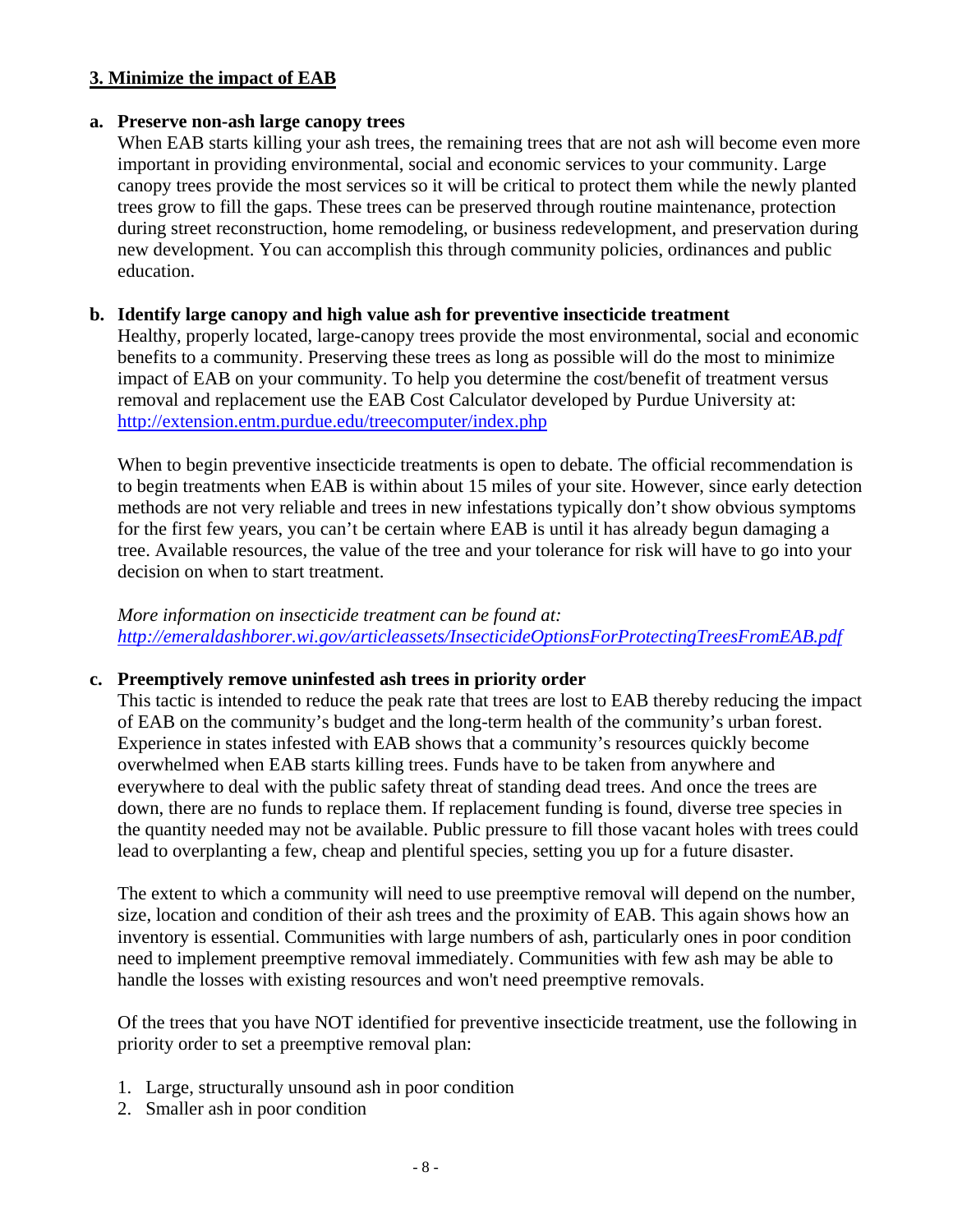- 3. Ash that are improperly placed or are interfering with other infrastructure, for example ash blocking traffic signs or under power lines.
- 4. If you have not accomplished your goal after completing the first three priorities, continue with this fourth priority. Of the remaining ash trees, annually remove and replace the number of ash that your budget allows until you reach a total population number that you could handle when EAB starts killing your trees. If EAB is in your community or nearby you should either preventively treat, or remove and replace ash more aggressively, but remember, even if EAB is not yet confirmed in your area, it may already be there.

## **d. Fill existing vacant planting spaces with diverse tree species**

About 40% of possible urban tree planting spaces are vacant according to a statewide estimate. Planting these spaces now before EAB comes to town, will not only give your community a head start on tree replacement, but will give those new trees a chance to grow and spread the age of your urban forest out more evenly.

The reason EAB will be so devastating to your community's urban forest is there are too many ash trees – on average, 20% of community trees are ash. While Dutch elm disease taught us not to plant an entire community to one species, losing 20% of our entire canopy to a catastrophic pest is still too much. The new diversity rule of thumb is to strive for no more than 5% of one species, 10% of one genus and 20% of one family. Even if you followed this rule, a pest like EAB could still kill one-tenth of your trees, so communities should strive for even more diversity while continuing to make sure to use species adaptable to your climate and site. Avoid planting tree genera and species that are already over-represented, and encourage your residents to do the same. Maple is the most commonly over-represented species in Wisconsin communities making up 44% of all street trees.

*For ideas on replacement species see: http://www.uwex.edu/ces/wihort/landscape/AshAlternatives.doc*

#### **e. Maintain all new and existing trees**

As the ash die out, the new and remaining trees will become all the more important. Community trees need care such as pruning, watering and mulching to maintain their health, vigor and structural strength. This will minimize additional tree loss to storms, pests and other damage, increase the value of those trees and prevent trees from becoming a financial and public safety liability. In Wisconsin, studies have shown that every dollar invested in tree planting and care returns \$3 in benefits.

*For basic information on tree care, see the Tree Owner's Manual at: http://www.treeownersmanual.info*

#### **4. Prevent future catastrophic losses**

#### **a. Don't over-plant any tree species**

Dutch elm disease destroyed a huge portion of our urban trees because we over-planted American elm. EAB will wipe out 20% of our urban trees because we over-planted ash. What's next? The "big 4" urban street trees are maple (44%), ash (20%), honeylocust (8%) and linden (7%). If Asian long-horned beetle comes to Wisconsin, it could wipe out our maples – almost half of our urban forest! Do an inventory and focus your planting efforts on genera and species that are underrepresented in your community. Strive for the new diversity rule of thumb – no more than 5% of one species, 10% of one genus and 20% of one family.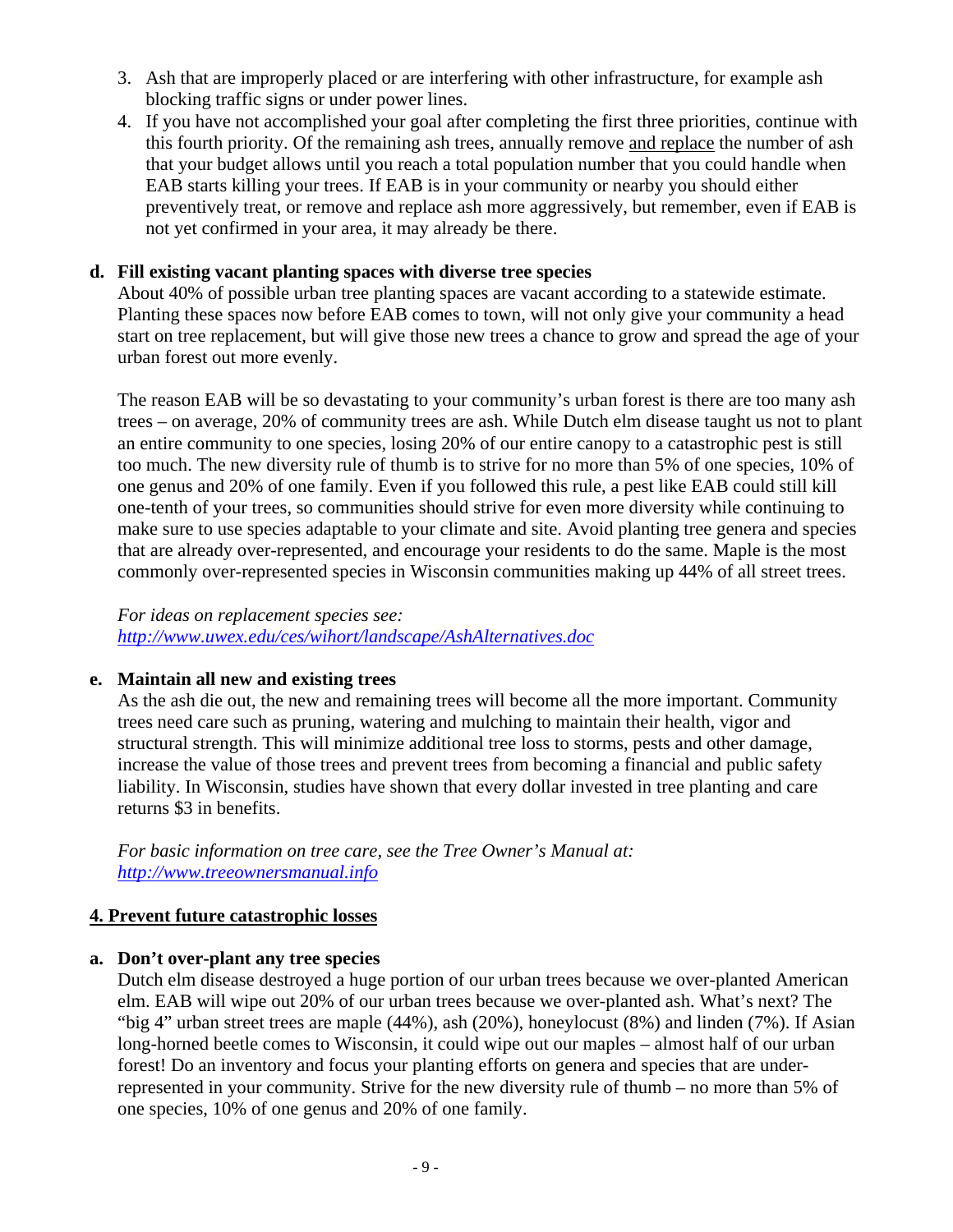The uncommon trees are less common for a reason. They may be harder to grow, more expensive or in less demand. This makes them a business risk for nurseries to grow and stock. Work with your nurseries to help them with that risk and assure a steady, long-term supply of less common species. If you wait until all your ash are dead, public demand will require rapid replacement and the only trees available in the quantity you need will be ones you already have too many of.

#### **b. Spread tree planting over time and location**

Not only should your urban forest be species diverse, but ideally it should diverse in age. If you wait to plant until all your ash are gone, all the replacements will be the same age. This means all the trees will require maintenance at the same time and they will mature and die at the same time. Just like payroll deduction to a savings account, planting trees every year will provide you a diversified portfolio of benefits over time with less risk of loss.

Diversifying the distribution of your trees is a harder balancing act. If you plant all the same species of trees all in one area, a pest like EAB would not only wipe out a whole area, but because the trees are close together, the pest will spread faster. If you plant trees randomly throughout the community, no one area will lose all its trees to a specific pest and the pest might spread more slowly. However, the down sides to this are loss of visual uniformity, not every species is appropriate everywhere and tree maintenance may be more expensive and complicated because different species require different maintenance at different times. Many communities compromise between these two extremes by planting the same species on one city block and then vary the species block by block.

## **c. Design new planting spaces with tree success in mind**

It is becoming much clearer to everyone that trees are part of the infrastructure of a community. For trees to thrive and achieve their full potential benefits to the community, new construction needs to be designed to provide sufficient root volume for tree success rather than viewing trees as an afterthought to be fit in wherever some space is available. Work with your community planners, landscape architects, engineers and utilities to include an arborist in the team that designs both new construction and reconstruction. Trees are part of the solution to storm water management, drinking water supply, air quality, energy conservation, business development and property value.

*For more information on trees as infrastructure visit the Smart Forestry for Smart Growth toolbox at: http://dnr.wi.gov/forestry/SmartForestry/toolbox/*

## **Selecting Management Tactics**

Unfortunately, there is no black and white rule on which ash management tactics a community should use. The tactics a community selects to reduce its ash liability will be based on the number, size, condition and location of its ash trees, the value of those trees and the benefits they provide, the proximity of EAB to the community, the funding and resources available, how aggressive the community wishes to protect its urban forest and the public's support for the chosen options.

To best protect your community, be as aggressive as possible and search out creative ways to succeed. In general, the greater the proportion of ash you have and the closer EAB is to your community, the more aggressive you should be. While it would be best if communities implemented all of the ash management tactics, you will no doubt be faced with the tough choice of which tactics you can afford to undertake. Use the following table as a guide to help identify the priority of each action you could or should take based on your situation.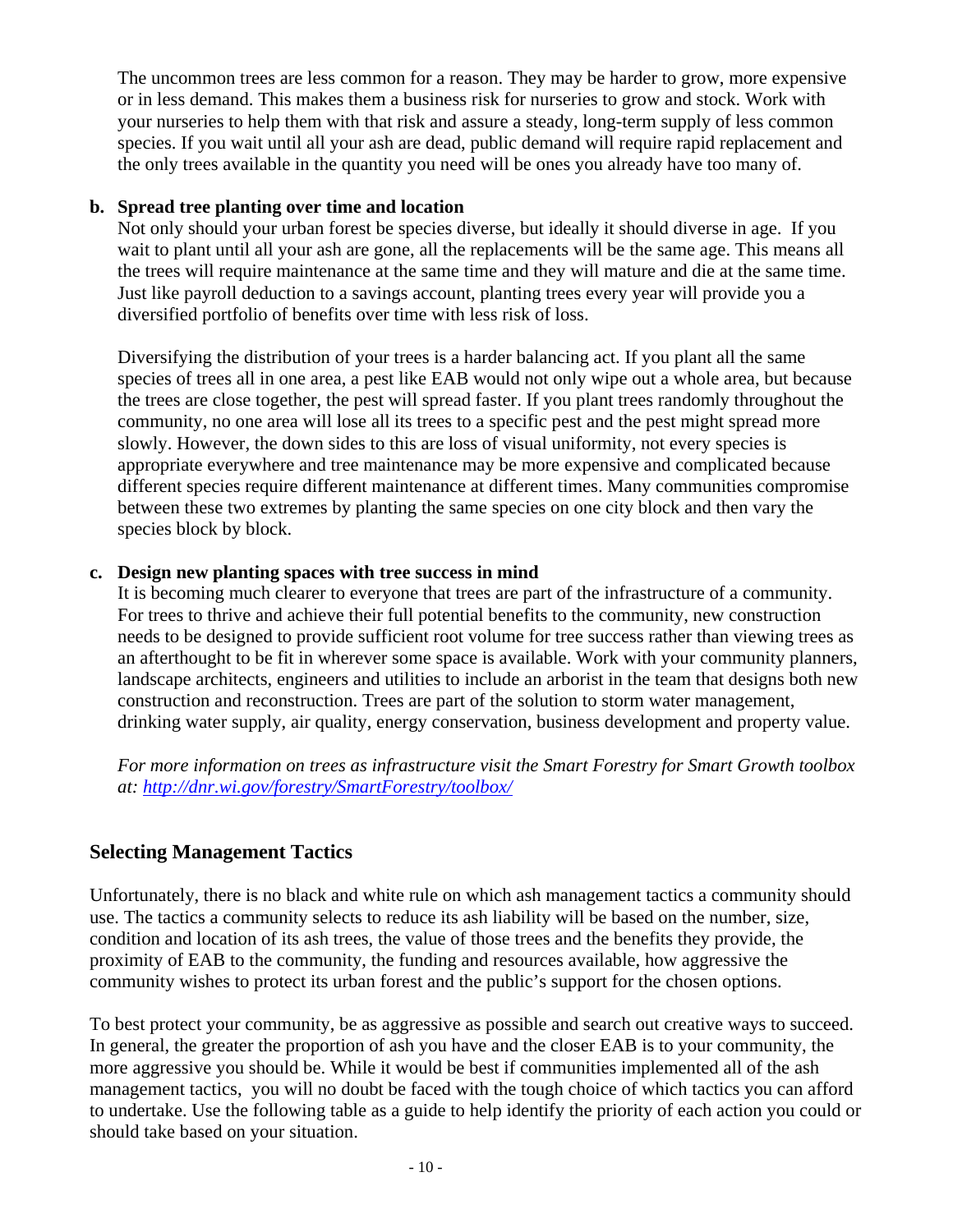## **Customizing your priority actions**

In the table, go through each tactic one by one and find the situation that best fits your community - high, medium or low priority- and place the selected priority in the "Your Priority" column. Once you've completed this, you will have a listing of your priority actions. It is likely that you will still have too many actions than you have the time and funds for, so use the "Rank" column to further prioritize your actions. Actions rated "high priority #1" should be done first and foremost. Actions rated "high priority #2" should be done next and so on until you have an action plan that your community can afford to implement.

| <b>Management Tactic:</b>                                                              | <b>High Priority Situation:</b>                                                                                                                                                                                                                                   | <b>Medium Priority Situation:</b>                                                                                                                | <b>Low Priority Situation:</b>                                                                                                          | <b>Rank:</b>   | Your<br><b>Priority:</b> |
|----------------------------------------------------------------------------------------|-------------------------------------------------------------------------------------------------------------------------------------------------------------------------------------------------------------------------------------------------------------------|--------------------------------------------------------------------------------------------------------------------------------------------------|-----------------------------------------------------------------------------------------------------------------------------------------|----------------|--------------------------|
| 1. Inventory-based Management<br>Plan:                                                 |                                                                                                                                                                                                                                                                   |                                                                                                                                                  |                                                                                                                                         |                |                          |
| a. Inventory your urban forest<br>resource to determine potential<br>impact of EAB     | No inventory, inventory is out of<br>date or inventory is insufficient to<br>determine EAB impact                                                                                                                                                                 | Current inventory of public trees,<br>but have not quantified EAB impact                                                                         | Current inventory of public and<br>private ash and have quantified<br>EAB's impact                                                      | $\mathbf{1}$   |                          |
| b. Determine costs and resources for<br>treatment, removal, disposal and<br>replanting | EAB response costs and/or sources<br>of needed funds, materials and labor<br>have not been determined                                                                                                                                                             | Costs and resources have been<br>assessed for public, but not private<br>property. Public sources of funding,<br>materials and labor established | Costs and resources have been<br>assessed for public and private<br>property and sources of funding,<br>materials and labor established | $\mathbf{1}$   |                          |
| c. Prepare and implement an EAB<br>readiness and response plan                         | All communities, all situations<br>should prepare, implement and<br>regularly update an EAB response<br>plan that fits your needs                                                                                                                                 | <b>NA</b>                                                                                                                                        | <b>NA</b>                                                                                                                               | 1              |                          |
| d. Train staff in needed skills                                                        | Insufficient staff with little or no<br>training                                                                                                                                                                                                                  | Some staff trained in some skills                                                                                                                | Sufficient number of existing<br>staff trained in all needed skills                                                                     | $\overline{2}$ |                          |
| e. Prepare specs, contracts and coop<br>agreements                                     | Few staff and resources, unable to<br>handle expected workload and wood<br>volume                                                                                                                                                                                 | Existing staff or contractors can<br>handle early stages of EAB<br>infestation                                                                   | Sufficient resources to handle<br>expected workload and volume<br>of wood, &/or specifications,<br>contracts, agreements in place       | 3              |                          |
| 2. Reduce Risk of Introduction &<br>Spread:                                            |                                                                                                                                                                                                                                                                   |                                                                                                                                                  |                                                                                                                                         |                |                          |
| a. Educate officials, businesses &<br>residents                                        | Elected officials and administrators<br>are not aware of the impact EAB<br>will have on the community.<br>Business and residents aren't aware<br>of how their activities could spread<br>EAB or how they can help protect<br>their ash and the community's forest | Elected officials and administrators<br>are engaged in the EAB issue. The<br>media is covering EAB.                                              | <b>NA</b>                                                                                                                               | $\mathbf{1}$   |                          |
| b. Enact or strengthen ordinances                                                      | No tree ordinance, or existing<br>ordinances do not provide authority<br>for all needed EAB prevention and<br>response                                                                                                                                            | <b>NA</b>                                                                                                                                        | Up-to-date ordinances that give<br>you all needed authority to<br>prevent and respond to EAB on<br>public and private property          | -1             |                          |
| c. Facilitate early detection of EAB                                                   | All communities, all situations                                                                                                                                                                                                                                   | <b>NA</b>                                                                                                                                        | <b>NA</b>                                                                                                                               |                |                          |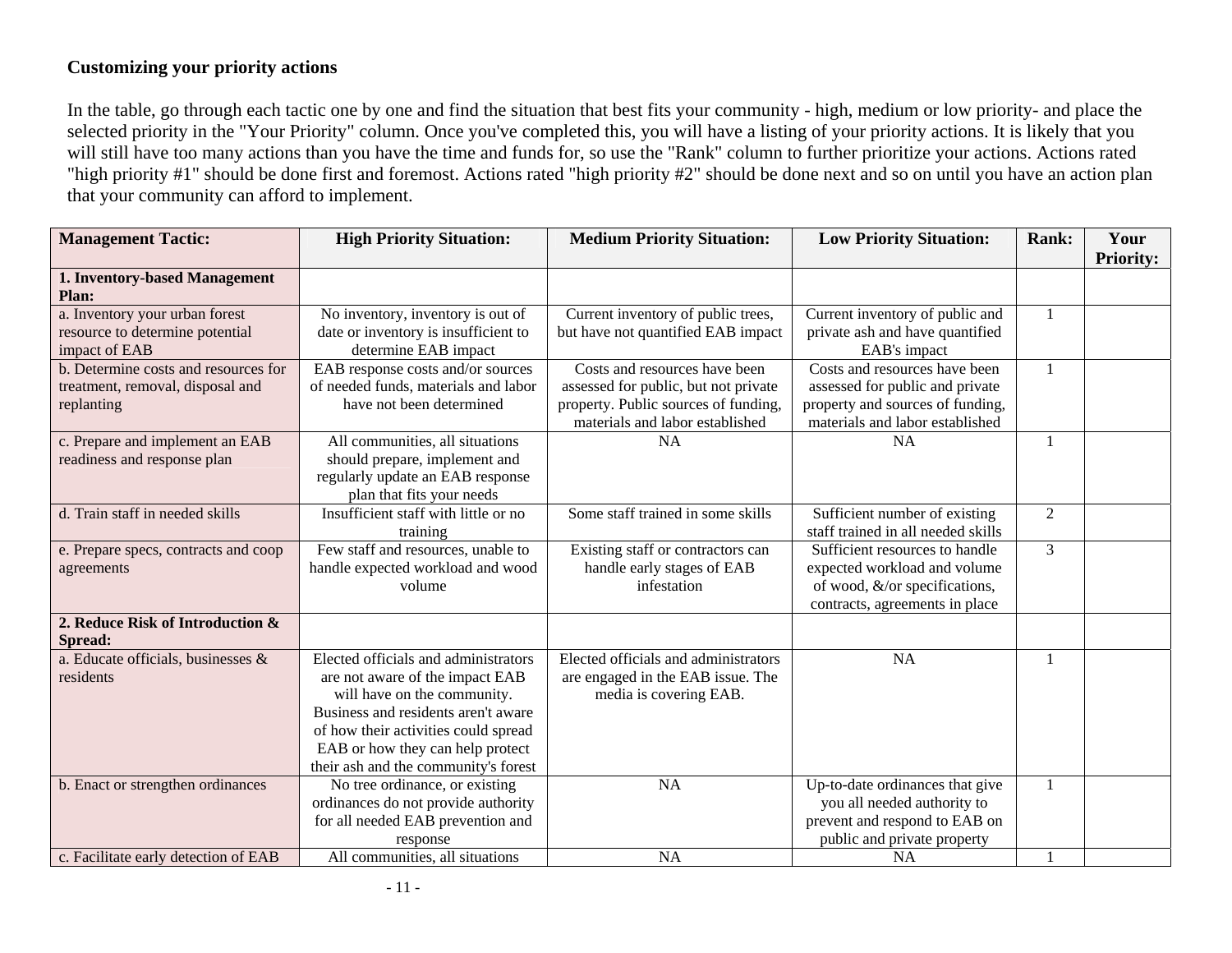| d. Develop disposal & utilization                | No disposal sites in the county, no                           | County sites available but far away,  | Various sites available, existing  | $\mathbf{1}$   |  |
|--------------------------------------------------|---------------------------------------------------------------|---------------------------------------|------------------------------------|----------------|--|
| sites, markets                                   | utilization options or markets                                | few or no utilization options         | utilization options & markets      |                |  |
| e. Contact DATCP regarding                       | Potential disposal or processing sites                        | Close to a county border and          | Far from a county border and       | $\overline{2}$ |  |
| compliance agreement                             | are outside your county<br>identified disposal sites could be |                                       | identified disposal sites could    |                |  |
|                                                  |                                                               | overwhelmed by maximum wood           | handle maximum expected wood       |                |  |
|                                                  |                                                               | volume (public and private)           | volume (public and private)        |                |  |
| f. Avoid ash pruning/removal during              | All communities, all situations                               | NA                                    | Specific exceptions can be made    | $\overline{2}$ |  |
| May-July                                         |                                                               |                                       | if all ash wood and branches can   |                |  |
|                                                  |                                                               |                                       | be processed on site to kill any   |                |  |
|                                                  |                                                               |                                       | EAB                                |                |  |
| g. Identify trees or areas for sinks or          | Greater than 20% ash trees                                    | 10-20% ash trees                      | Less than 10% ash trees or         | 3              |  |
| lethal trap trees                                | Sufficient staff or resources to                              | Sufficient staff or resources to      | insufficient staff or resources to |                |  |
|                                                  | establish and remove sink/trap trees                          | establish and remove sink/trap trees  | establish or remove sink/trap      |                |  |
|                                                  | in a timely manner and to gain                                | in a timely manner and to gain        | trees in a timely manner.          |                |  |
|                                                  | public acceptance.                                            | public acceptance.                    |                                    |                |  |
| 3. Minimize the Impact of EAB:                   |                                                               |                                       |                                    |                |  |
| a. Preserve structurally sound, non-             | All communities, all situations                               | $\overline{NA}$                       | <b>NA</b>                          | 1              |  |
| ash, large canopy trees                          |                                                               |                                       |                                    |                |  |
| b. Preemptively remove uninfested                | Greater than 20% ash, many large                              | 10-20% ash trees, more large,         | Less than 10% ash, most ash        | $\mathbf{1}$   |  |
| ash trees                                        | poor condition ash, insufficient                              | structurally unsound ash, some        | small diameter, large ash are      |                |  |
|                                                  | resources to handle EAB workload,                             | resources to handle EAB workload,     | structurally sound, sufficient     |                |  |
|                                                  | volume of wood and replanting with                            | volume of wood and replanting with    | resources to handle EAB            |                |  |
|                                                  | diverse species                                               | diverse species, but insufficient to  | workload, volume of wood and       |                |  |
|                                                  |                                                               | handle peak load                      | replanting with diverse species    |                |  |
| c. Identify large &/or valuable ash              | EAB nearby, large ash a significant                           | Community at higher risk of EAB       | EAB far away, few large            | $\overline{2}$ |  |
| for insecticide pre-treatment                    | proportion of community's tree                                | introduction, large ash in culturally | valuable ash, no public or         |                |  |
|                                                  | canopy, large ash in culturally or                            | or economically important locations   | private resources or interest to   |                |  |
|                                                  | economically important locations                              |                                       | pre-treat large ash                |                |  |
| d. Fill vacant planting spaces with              | High percentage of vacant planting                            | Moderate number of vacant planting    | Few vacant planting spaces, tree   | $\overline{2}$ |  |
| diverse species                                  | spaces, tree population heavily                               | spaces, tree population has 5 to 9    | population has at least 10 evenly  |                |  |
|                                                  | weighted in 1-4 genera                                        | evenly distributed genera             | distributed genera                 |                |  |
| e. Maintain all new and existing                 | Trees in poor to fair condition, new                          | Trees in fair to good condition,      | Community has no public or         | 3              |  |
| trees                                            | trees need structural training,                               | community has public &/or private     | private capacity to maintain       |                |  |
|                                                  | community has public &/or private                             | maintenance capacity                  | public trees                       |                |  |
|                                                  | maintenance capacity                                          |                                       |                                    |                |  |
| <b>4. Prevent Future Catastrophic</b><br>Losses: |                                                               |                                       |                                    |                |  |
| a. Don't over-plant any tree species             | All communities, all situations                               | <b>NA</b>                             | <b>NA</b>                          | -1             |  |
| b. Spread tree planting over time and            | All communities, all situations                               | <b>NA</b>                             | <b>NA</b>                          | $\overline{2}$ |  |
| location                                         |                                                               |                                       |                                    |                |  |
| c. Design new planting spaces for                | Community plants public trees and                             | Community plants public trees, but    | Community does not plant           | $\overline{3}$ |  |
| tree success                                     | has the resources to regulate and                             | does not regulate reconstruction and  | public trees and does not          |                |  |
|                                                  | inspect reconstruction and                                    | development                           | regulate reconstruction and        |                |  |
|                                                  | development                                                   |                                       | development                        |                |  |
|                                                  |                                                               |                                       |                                    |                |  |